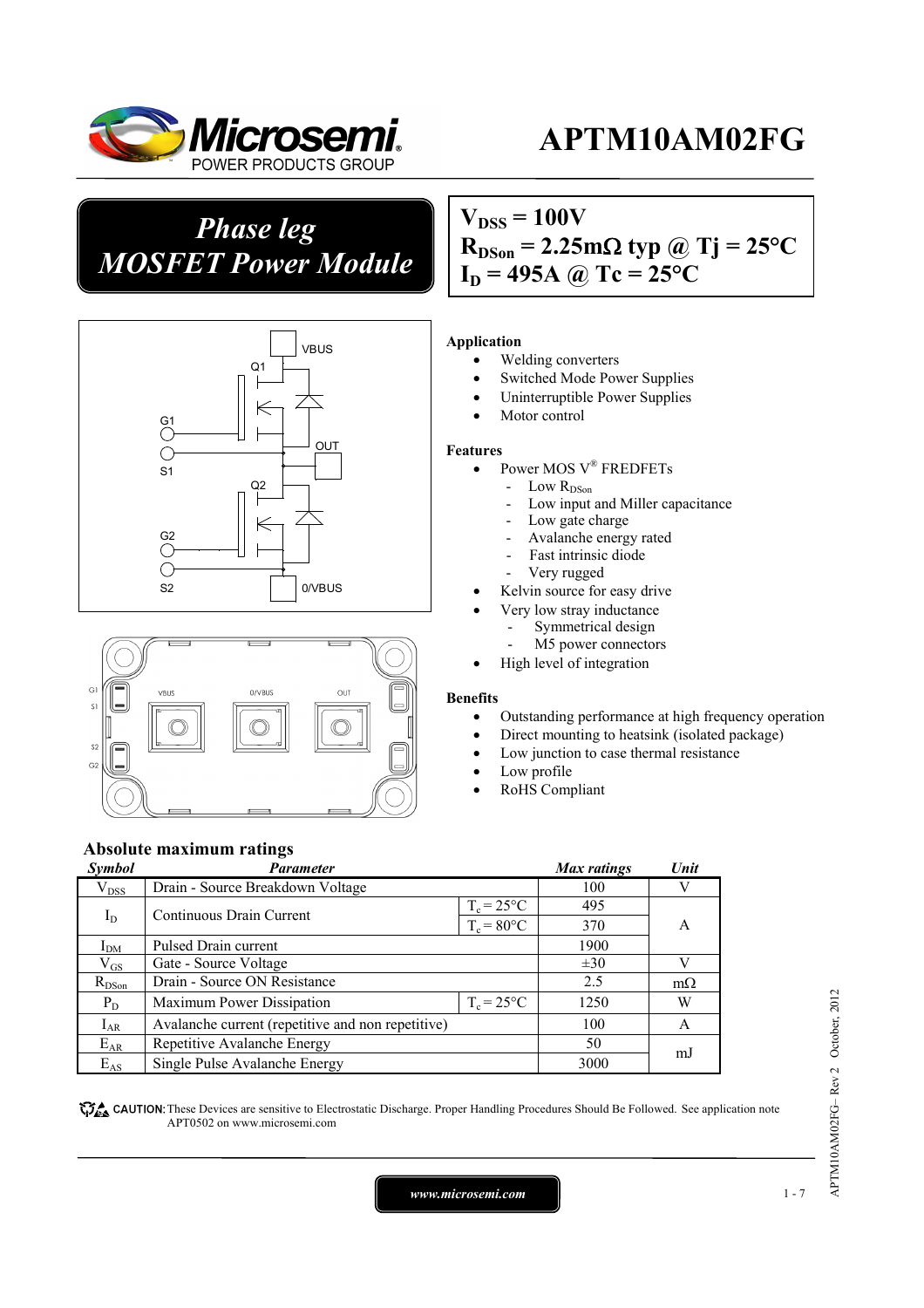

### **All ratings @ Tj = 25°C unless otherwise specified**

### **Electrical Characteristics**

| Symbol       | <i>Characteristic</i>           | <b>Test Conditions</b>              |                     | Min | Tvp  | <b>Max</b> | Unit      |
|--------------|---------------------------------|-------------------------------------|---------------------|-----|------|------------|-----------|
| $I_{DSS}$    | Zero Gate Voltage Drain Current | $V_{GS} = 0V$ , $V_{DS} = 100V$     | $T_i = 25^{\circ}C$ |     |      | 400        | μA        |
|              |                                 | $V_{GS} = 0V$ , $V_{DS} = 80V$      | $T_i = 125$ °C      |     |      | 2000       |           |
| $R_{DS(on)}$ | Drain – Source on Resistance    | $V_{GS} = 10V$ , $I_D = 200A$       |                     |     | 2.25 |            | $m\Omega$ |
| $V_{GS(th)}$ | Gate Threshold Voltage          | $V_{GS} = V_{DS}$ , $I_D = 10mA$    |                     |     |      |            |           |
| $I_{GSS}$    | Gate – Source Leakage Current   | $V_{GS} = \pm 30 V$ , $V_{DS} = 0V$ |                     |     |      | $\pm 400$  | nA        |

#### **Dynamic Characteristics**

| <b>Symbol</b>    | <i><b>Characteristic</b></i> | <b>Test Conditions</b>                                                  | Min | $\mathcal{I}yp$ | <b>Max</b> | Unit |
|------------------|------------------------------|-------------------------------------------------------------------------|-----|-----------------|------------|------|
| $C_{iss}$        | Input Capacitance            | $V_{GS} = 0V$                                                           |     | 40              |            |      |
| $C_{\rm oss}$    | Output Capacitance           | $V_{DS}$ = 25V                                                          |     | 15.7            |            | nF   |
| $C_{\rm rss}$    | Reverse Transfer Capacitance | $f = 1MHz$                                                              |     | 5.9             |            |      |
| $Q_{\rm g}$      | Total gate Charge            | $V_{GS} = 10V$                                                          |     | 1360            |            |      |
| $Q_{gs}$         | Gate – Source Charge         | $V_{\text{Bus}} = 50V$                                                  |     | 240             |            | nC   |
| $Q_{gd}$         | Gate – Drain Charge          | $I_D = 400A$                                                            |     | 720             |            |      |
| $T_{d(0n)}$      | Turn-on Delay Time           | Inductive switching $\omega$ 125°C                                      |     | 160             |            |      |
| $T_r$            | Rise Time                    | $V_{GS} = 15V$<br>$V_{Bus} = 66V$<br>$I_D = 400A$<br>$R_G = 1.25\Omega$ |     | 240             |            | ns   |
| $T_{d(off)}$     | Turn-off Delay Time          |                                                                         |     | 500             |            |      |
| $T_f$            | Fall Time                    |                                                                         |     | 160             |            |      |
| $E_{on}$         | Turn-on Switching Energy     | Inductive switching @ 25°C                                              |     | 2.2             |            | mJ   |
| $E_{\rm off}$    | Turn-off Switching Energy    | $V_{GS} = 15V$ , $V_{Bus} = 66V$<br>$I_D$ = 400A, $R_G$ =1.25 $\Omega$  |     | 2.41            |            |      |
| $E_{on}$         | Turn-on Switching Energy     | Inductive switching $\omega$ 125°C                                      |     | 2.43            |            |      |
| $E_{\text{off}}$ | Turn-off Switching Energy    | $V_{GS} = 15V$ , $V_{Bus} = 66V$<br>$ID$ = 400A, R <sub>G</sub> = 1.25Ω |     | 2.56            |            | mJ   |

### **Source - Drain diode ratings and characteristics**

| <i>Symbol</i> | <i><b>Characteristic</b></i> | <b>Test Conditions</b>        |                     | Min | Typ | <b>Max</b> | <b>Unit</b> |
|---------------|------------------------------|-------------------------------|---------------------|-----|-----|------------|-------------|
| $I_{S}$       | Continuous Source current    |                               | $Tc = 25^{\circ}C$  |     |     | 495        | A           |
|               | (Body diode)                 |                               | $Tc = 80^{\circ}C$  |     |     | 370        |             |
| $V_{SD}$      | Diode Forward Voltage        | $V_{GS} = 0V$ , $I_S = -400A$ |                     |     |     | 1.3        | V           |
| dv/dt         | Peak Diode Recovery ●        |                               |                     |     |     |            | V/ns        |
| $t_{rr}$      | Reverse Recovery Time        |                               | $T_i = 25^{\circ}C$ |     |     | 190        | ns          |
|               |                              | $I_S = -400A$<br>$V_R = 66V$  | $T_i = 125$ °C      |     |     | 370        |             |
| $Q_{rr}$      | Reverse Recovery Charge      | $dis/dt = 400A/\mu s$         | $T_i = 25$ °C       |     | 1.6 |            | $\mu$ C     |
|               |                              |                               | $T_i = 125$ °C      |     | 6.8 |            |             |

dv/dt numbers reflect the limitations of the circuit rather than the device itself.

$$
I_S \le -495A \qquad \text{di/dt} \le 400A/\mu s \qquad V_R \le V_{DSS} \qquad T_j \le 150^{\circ}C
$$

*www.microsemi.com* 2-7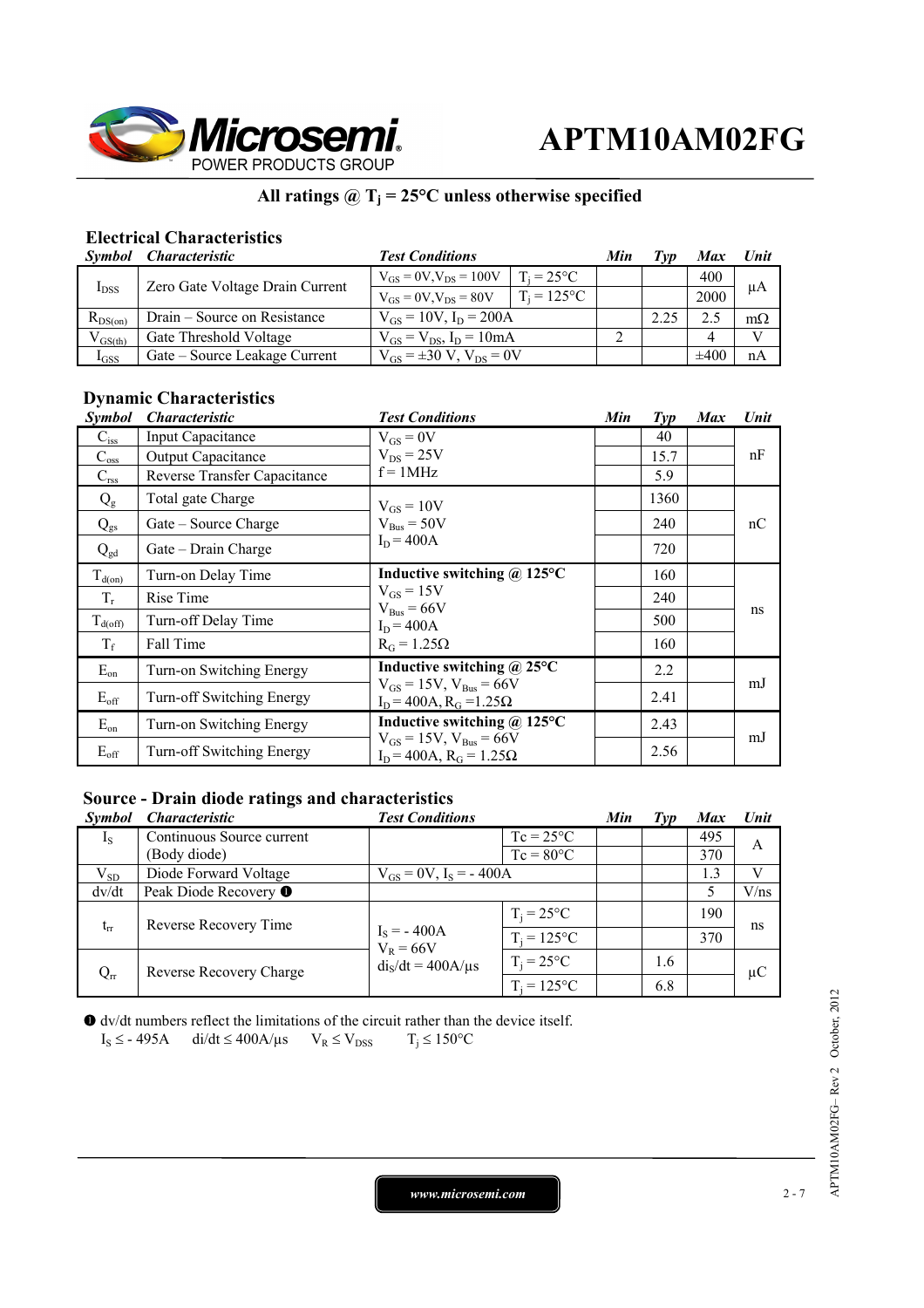

### **Thermal and package characteristics**

|             | Symbol Characteristic                                            |               |    | Min   | Typ | <b>Max</b> | Unit               |
|-------------|------------------------------------------------------------------|---------------|----|-------|-----|------------|--------------------|
| $R_{thJC}$  | Junction to Case Thermal Resistance                              |               |    |       |     | 0.1        | $\rm ^{\circ} C/W$ |
| $V_{ISOL}$  | RMS Isolation Voltage, any terminal to case $t = 1$ min, 50/60Hz |               |    | 4000  |     |            |                    |
| $T_J$       | Operating junction temperature range                             |               |    | $-40$ |     | 150        |                    |
| $T_{STG}$   | <b>Storage Temperature Range</b>                                 |               |    | $-40$ |     | 125        | $\rm ^{\circ}C$    |
| $T_{\rm C}$ | <b>Operating Case Temperature</b>                                |               |    | $-40$ |     | 100        |                    |
| Torque      | Mounting torque                                                  | To heatsink   | M6 |       |     |            | N.m                |
|             |                                                                  | For terminals | M5 |       |     | 3.5        |                    |
| Wt          | Package Weight                                                   |               |    |       |     | 300        | g                  |

#### **SP6 Package outline** (dimensions in mm)



See application note APT0601 - Mounting Instructions for SP6 Power Modules on www.microsemi.com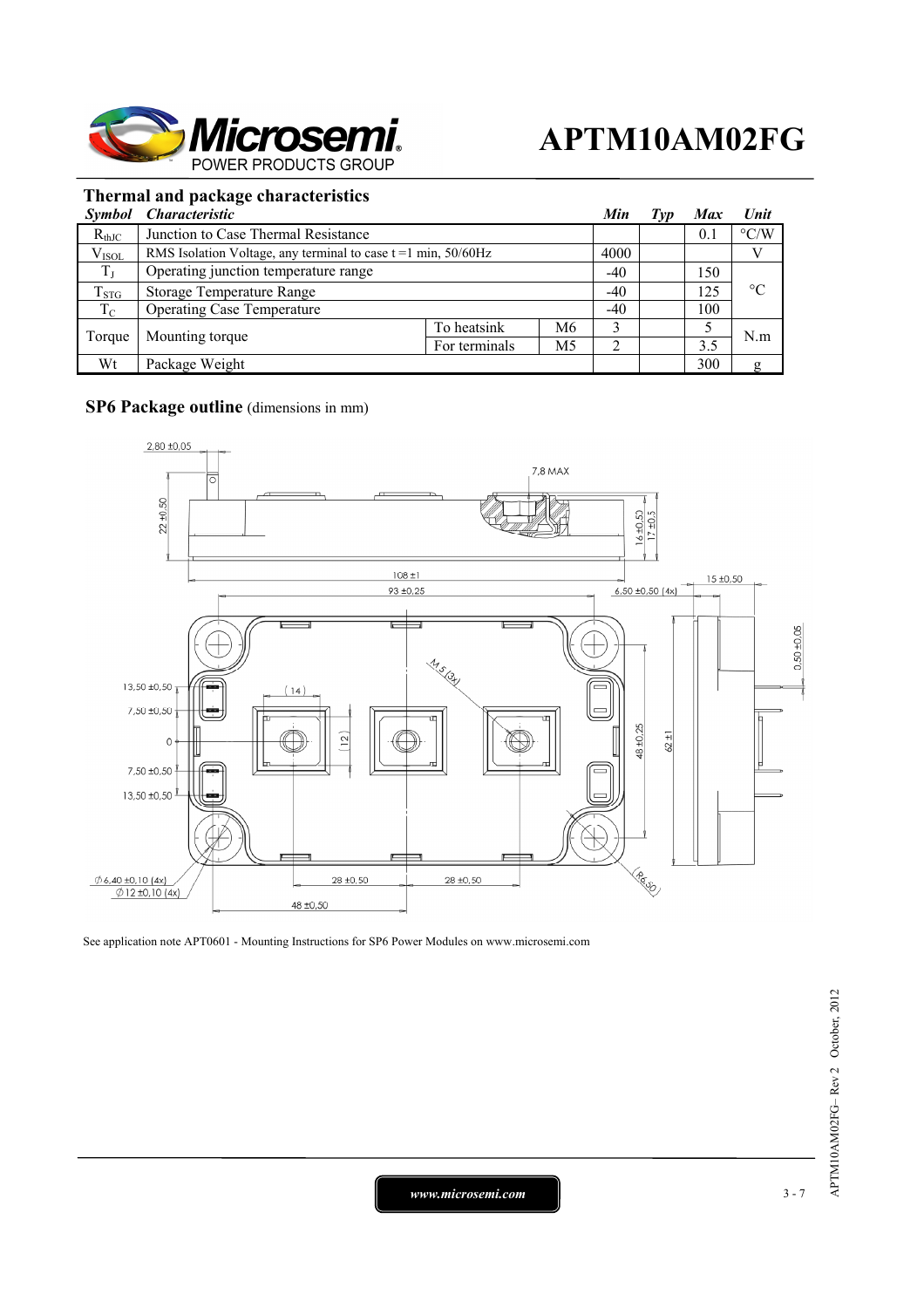

### **Typical Performance Curve**



*www.microsemi.com* 4-7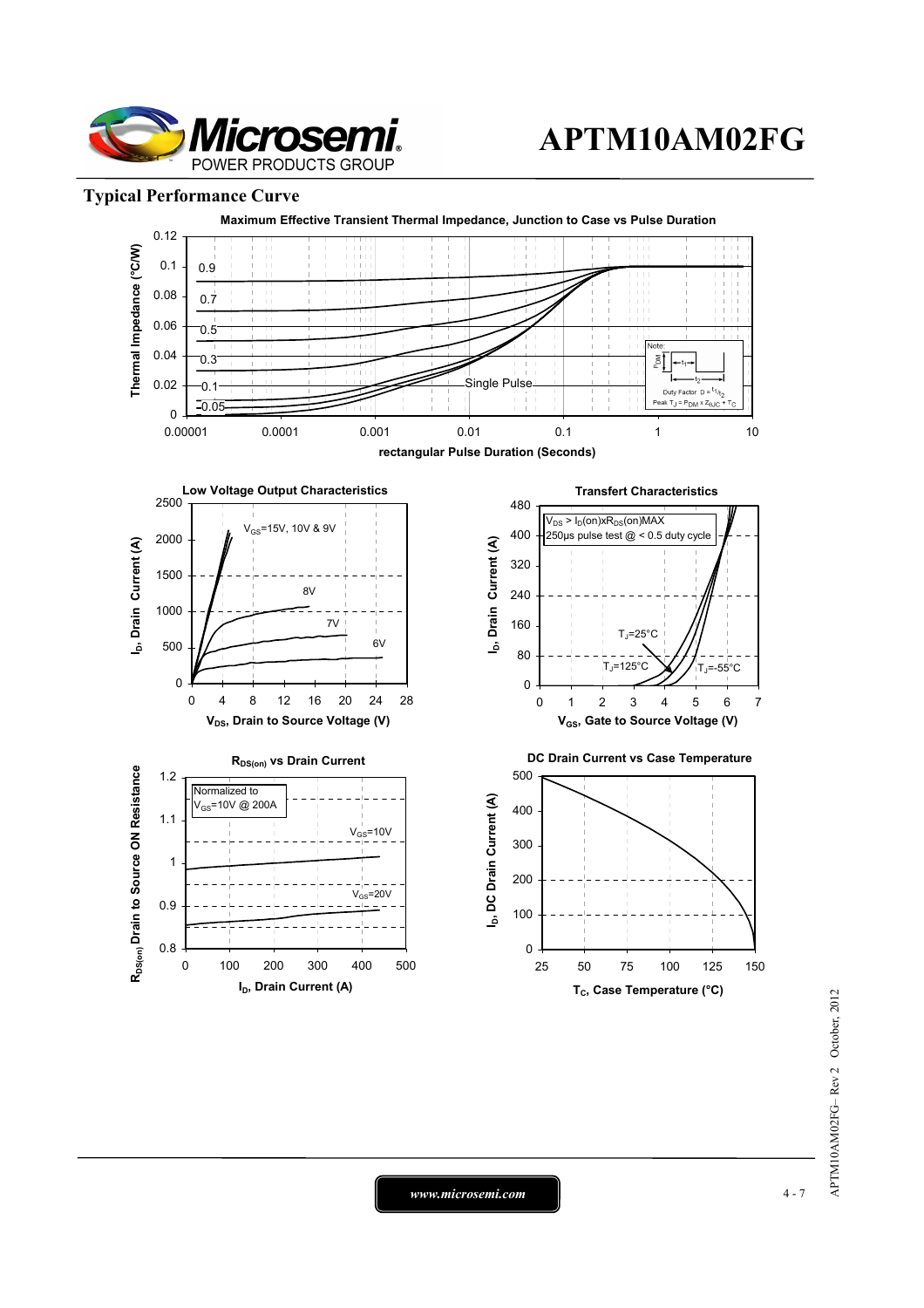



*www.microsemi.com* 5-7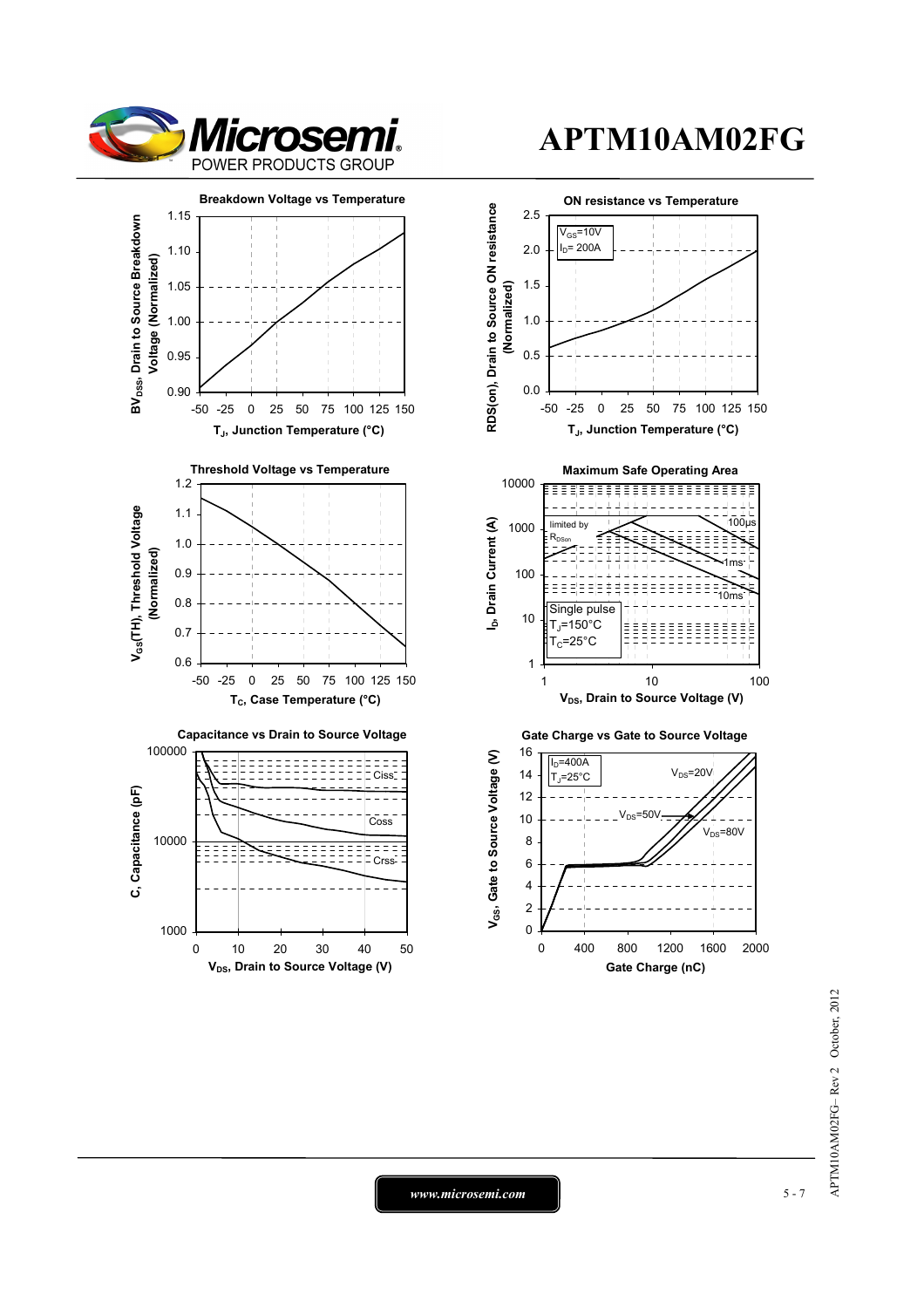





0.3 0.5 0.7 0.9 1.1 1.3 1.5 **V<sub>SD</sub>**, Source to Drain Voltage (V)

> APTM10AM02FG-Rev 2 October, 2012 APTM10AM02FG– Rev 2 October, 2012

*www.microsemi.com* 6-7